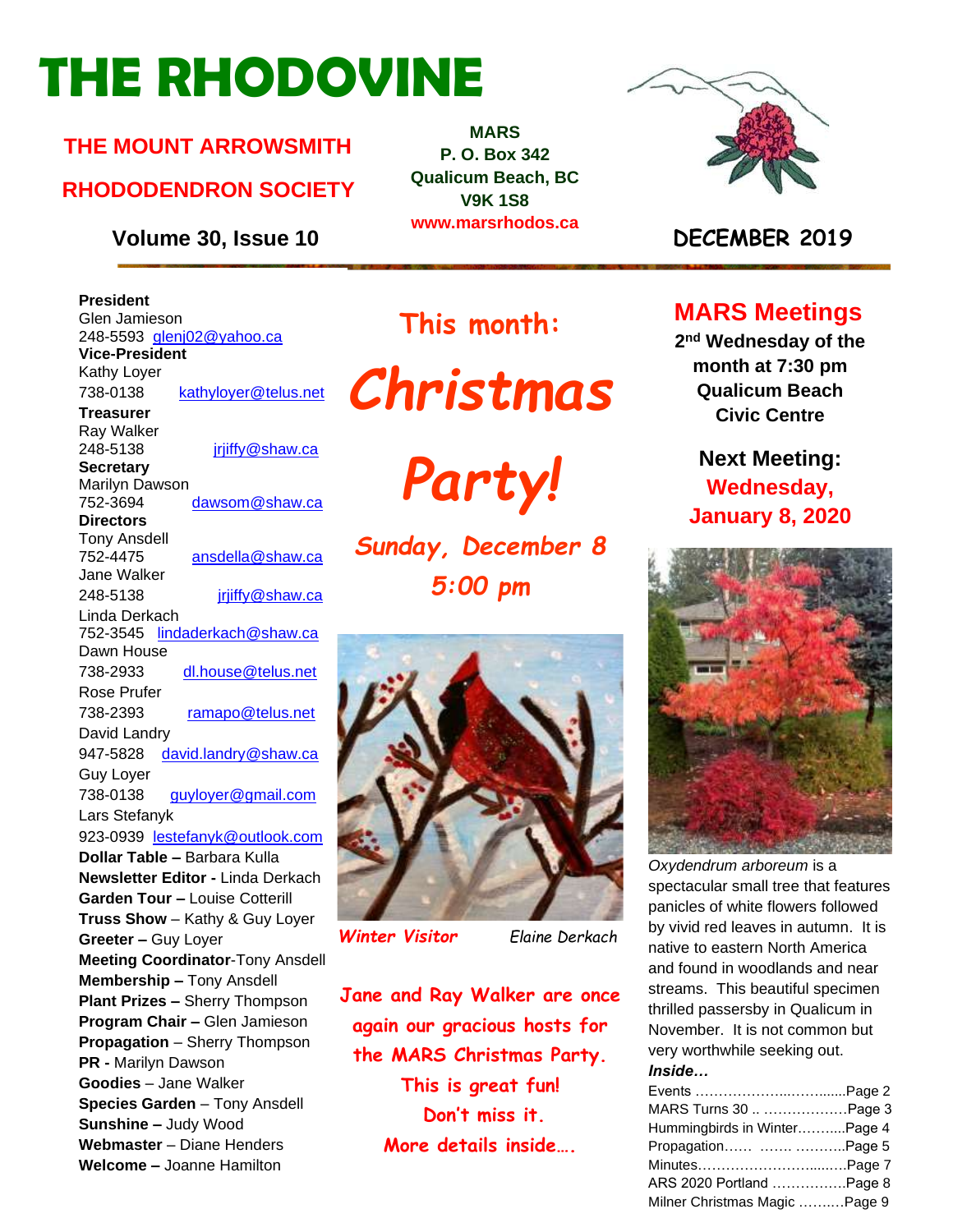### **Upcoming Programs:**

*Sunday, December 8*

• *MARS Christmas Party*

*Wednesday, January 8*

- *Members' Photo Night Wednesday, February 12*
- *Pruning – or as we say in MARS – Pruferizing with Rose Prufer*

*Wednesday, March 11*

• *MARS Circle of Knowledge*

*Wednesday, April 15 PLEASE NOTE: THIS IS THE THIRD WEDNESDAY IN APRIL – NOT OUR USUAL NIGHT*

• *Lionel de Rothschild of Exbury Gardens, England*



## *MARS Christmas Party*

*You are invited!!* **Sunday, December 8, 2019** *Appies: 5 pm Dinner: 6 pm* **Home of Jane and Ray Walker 824 San Malo Crescent, Parksville** *This year features the same Fun Auction we did last year with Auctioneer Extraordinaire David Landry So please bring a roll of Loonies Also please bring….*

- **The potluck dish you signed up for**
- **A beverage of your choice**
- **Warm clothing, food and/or money for those less fortunate**
- **An item for the Fun Auction – garden-related or not!**

**Note: When you arrive, please park straight in and close together right off the road. Parking is at a premium so please consider carpooling if possible.**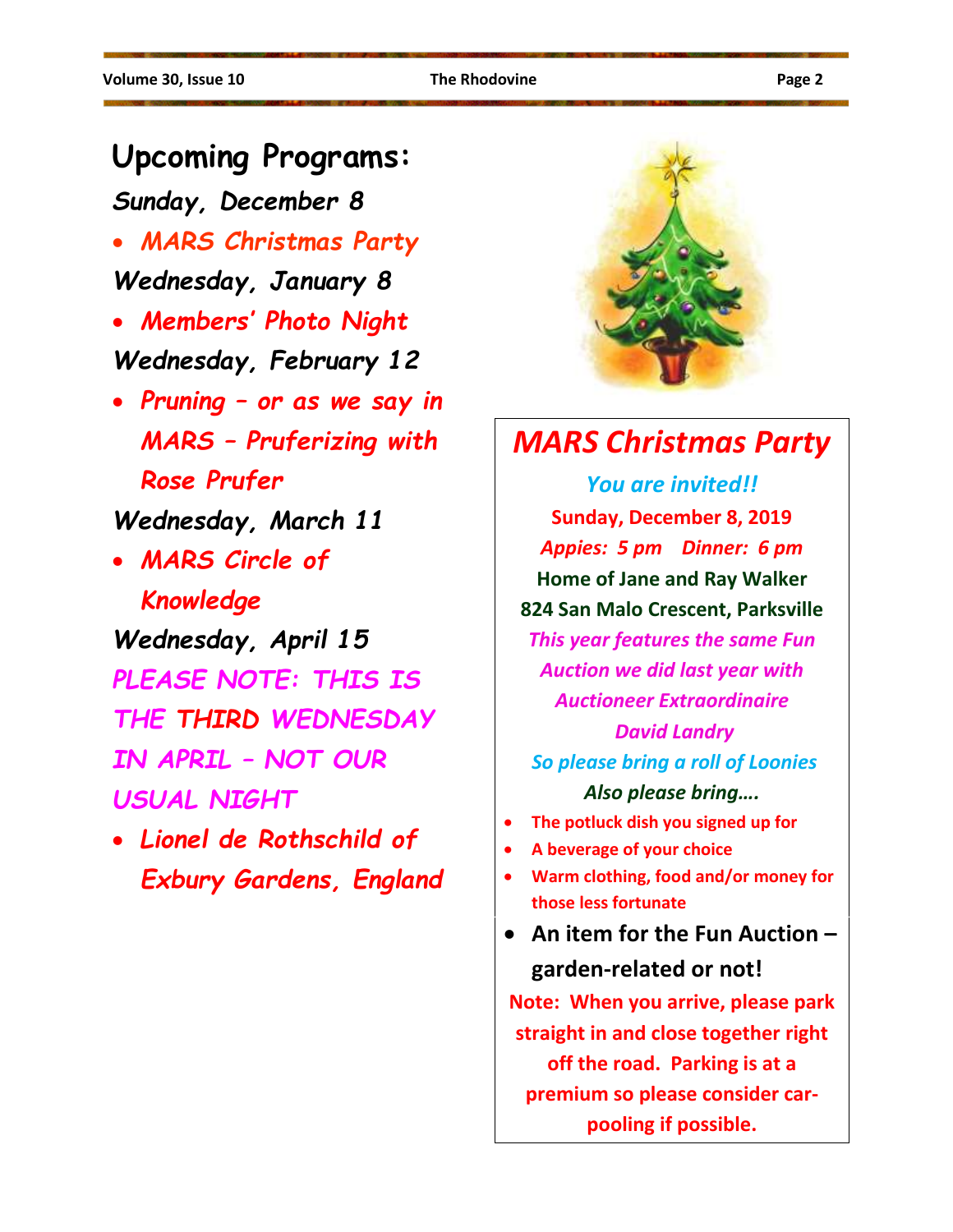# **MARS Turns 30 in Style!!**

*Story: Marilyn Dawson Photos: Linda Derkach*

Every birthday deserves a cake and when you reach 30, surely that's worth two cakes. And that's what MARSians and guests wolfed down at the general meeting-cum birthday bash in November - 30 years to the month of its inception as a rhododendron society.



*NRS Rosina Schmidt and members of the Nanaimo club treated us to a scrumptious Black Forest cake that disappeared almost instantly.*

MARS had ordered a white cake with lemon filling, and then several members of the Nanaimo chapter headed by President Rosina Schmidt

arrived with a huge black forest cake. Hugs and a huge thank you to Nanaimo!



A huge crowd of members and guests had already sampled several plates of organic apples brought by guest speaker Harry Burton from Salt Spring Island, but that didn't stop them from eating cake, so much so that the table ran out of plates. No matter, what's a napkin for?

There are only five founding members who are still MARS members, Everett and Pat Jefferson, Dan Schwarz and Terry and Verna Richmond. Unfortunately, the Richmond's were unable to attend.

The fun evening closed with a lively plant auction and raffling of vintage wine glasses etched with the MARS logo.

 *Page 3*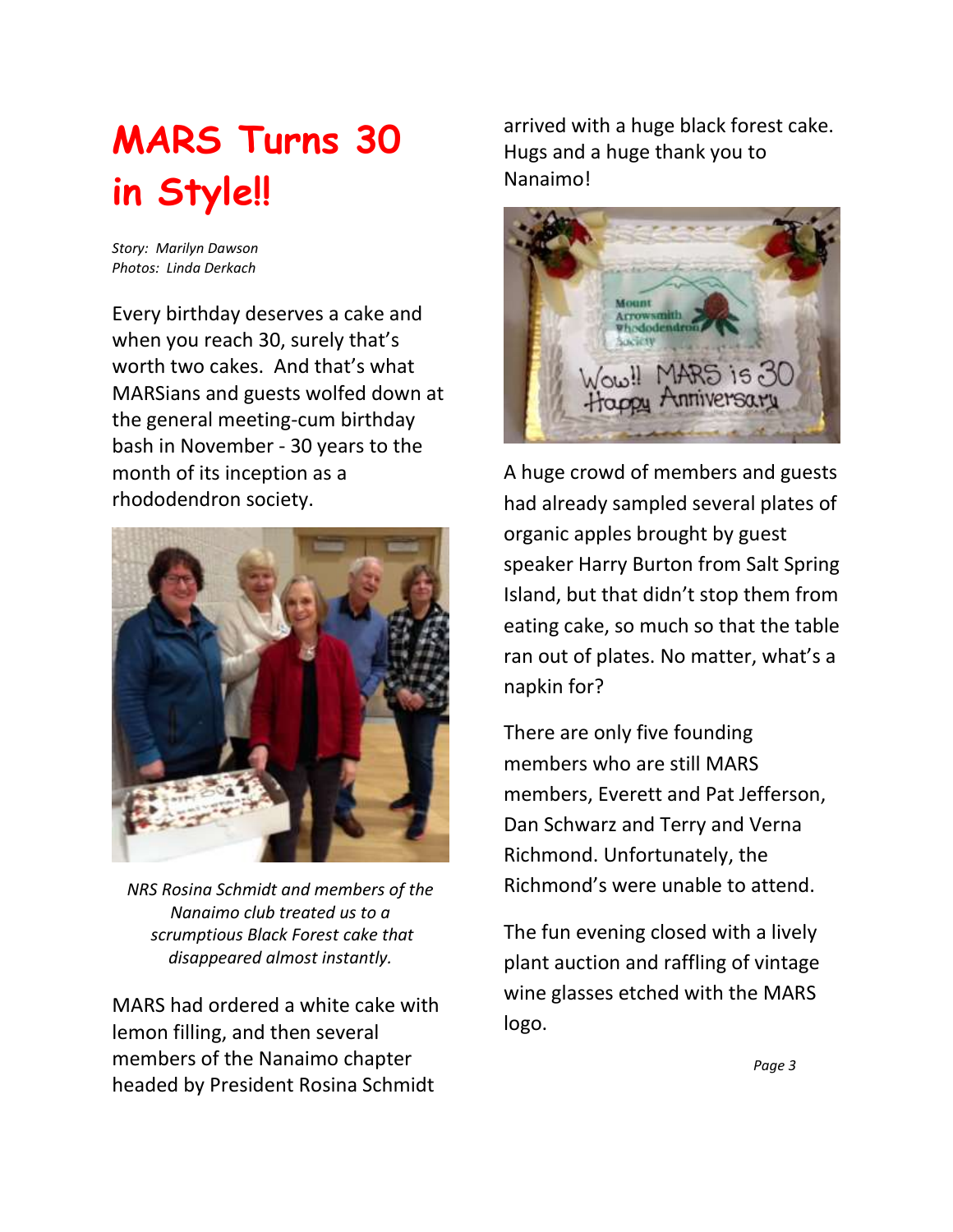# *Hummingbirds Through the Winter*

*Linda Derkach*

Hummingbirds have been overwintering here on Vancouver Island for many years now, choosing the hospitality of our gardens over the long and hazardous haul to Mexico. And how blessed we are as many parts of the world do not have hummingbirds at all.



*Hummer enjoying Bergamot (Monarda)*

A critical responsibility for gardeners and homeowners who have enjoyed these amazing, feathered phenomena through the summer is to make sure they have food available through the dark days of winter when not so much is in bloom.

When freezing temperatures are predicted, it is important that their nectar does not freeze. And unless

you want to take the feeder in at night, and then get up before dawn in the freezing cold to put it out, here is a solution that might work for you. My resident "Birdman" created and erected a system for keeping the hummer food from freezing – thus ensuring their survival till spring.

A brooder or heat lamp connected to a thermostat hangs near the feeder, and during those frigid days and nights of winter, the thermostat automatically turns on the light when the temperature dips to 2 degrees. Burning brightly and keeping the lifesaving sugar water at "hummer temp", our heat lamp keeps our feathered friends 'humming' along – and let's Birdman sleep in.



And in a show of Christmas spirit, Birdman added a shiny, red bow to make sure all the hummingbirds in the neighbourhood know where they can get a warm meal. *Page 4*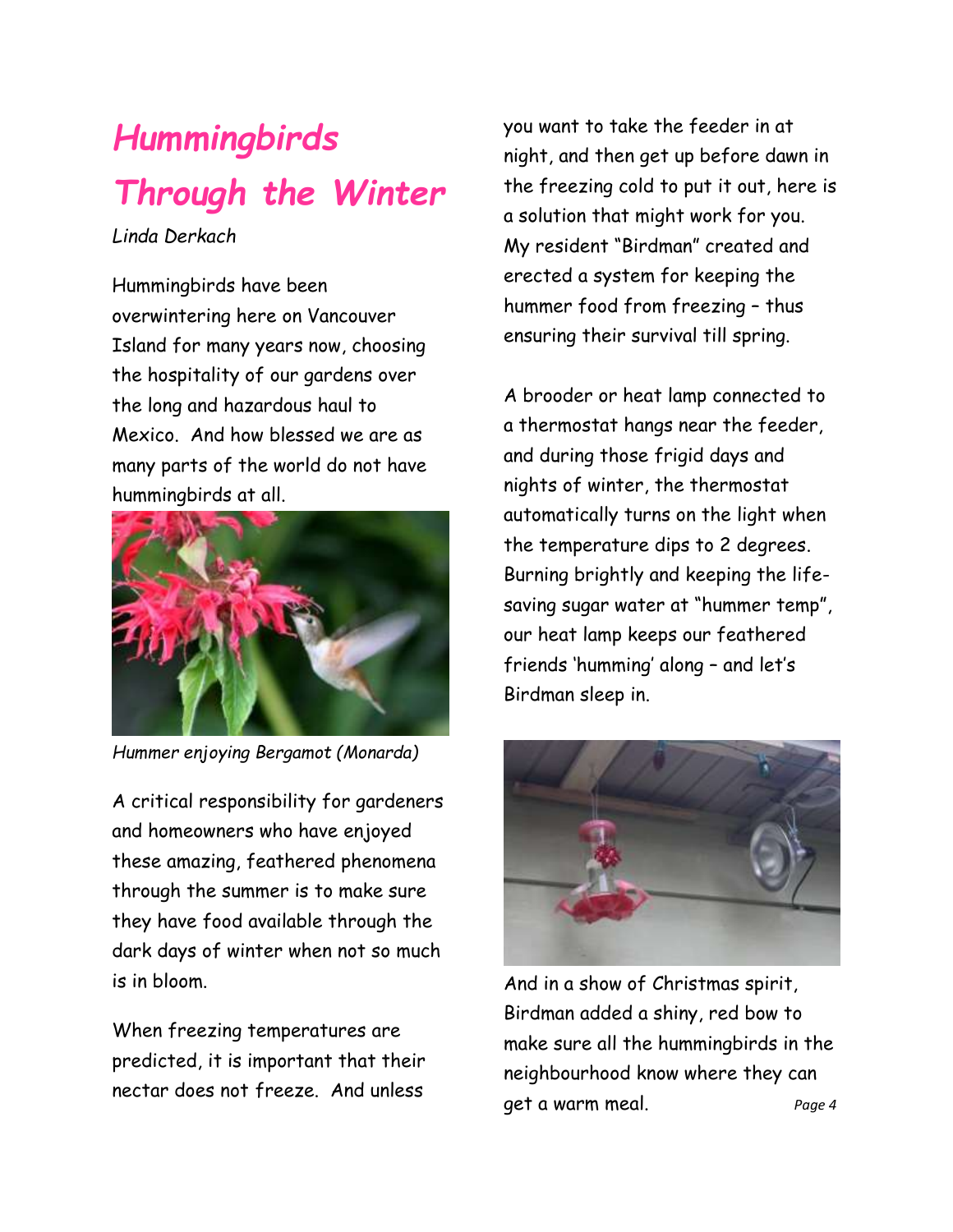# *MARS Propagation Team Strikes 594 Cuttings*

#### *Story: Katherine Wasiak*

With sharp tools, numerous tiny pots, and piles of fresh rhododendron cuttings, 13 MARS members spent the morning of November 18 at VIU's G.R. Paine Horticultural Training Centre greenhouses, preparing and striking almost 600 cuttings.



MARS members striking and recording the cuttings

Although old hat for some, this was a fascinating learning experience for others. We discovered (the hard way) that it is smart to pour water into the perlite bag before scooping it out to dampen down the unhealthy dust. We learned the recipe for a good

propagating medium - 5 parts perlite (large and small) to 2.5 parts fine coconut coir. We saw that the best cuttings are taken from semiripe and not woody stems, and we were shown the correct way to trim cuttings (don't squish stems and wound on one side of stem by cutting into the outer layer, not the deeper cambium layer, which carries nutrients).



Each orange label represents a MARS cutting

With assembly-line precision, cuttings were taken, wounded, moistened and dipped in rooting hormone before being carefully placed in pots. We also realized the importance of keeping careful records, labelling cuttings and creating a master list of plant numbers and varieties.

 *Page 5*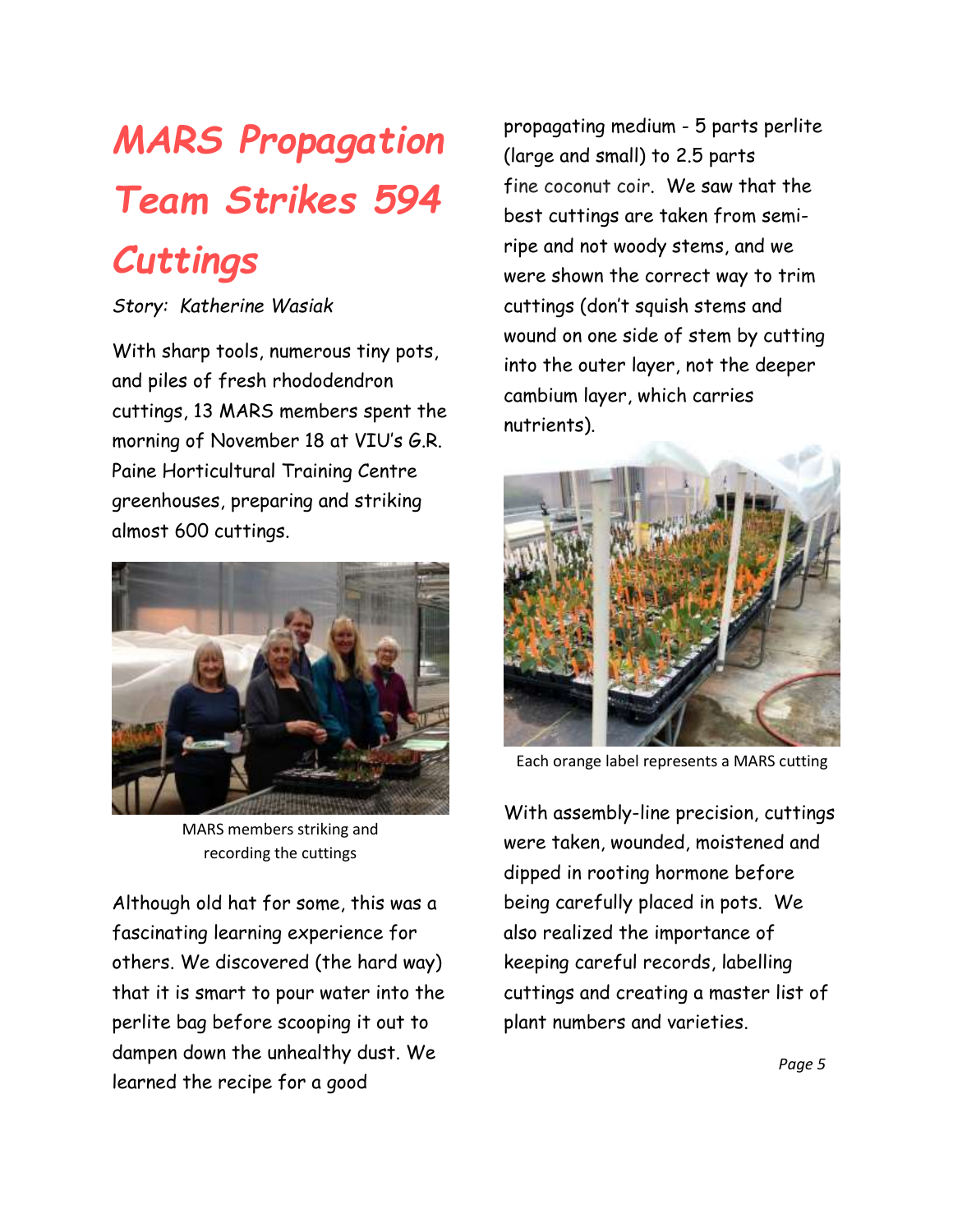

MARSians came together after a good morning's work striking over 600 cuttings!

What fun it was working together, laughing, sharing information, learning new skills and accomplishing a lot in a short period of time. Now the hard part - waiting patiently to see results of our efforts. Fingers crossed!



The trimming, labelling and dipping team *Page 6*



These cuttings struck by Nanaimo RS and MARS are on their way to becoming rhododendrons…we hope.



Our fearless leader Glen admiring our handiwork!

*Photos: Ron Sutton, Rose Prufer & Linda Derkach*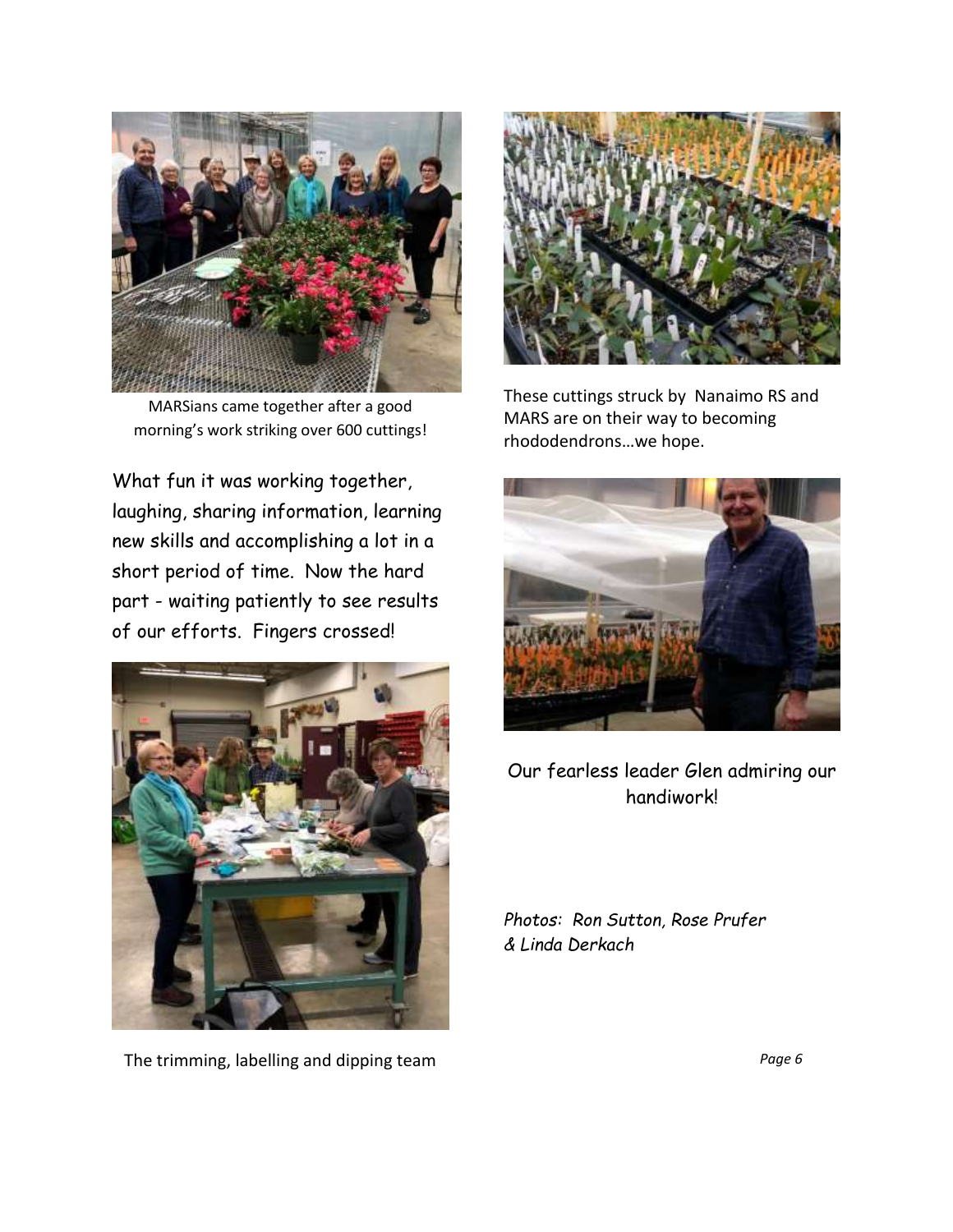#### **Mt Arrowsmith Rhododendron Society General Meeting**

held at the QB Civic Centre November 13, 2019 at 7:30 pm

#### **Minutes**

MARS celebrated its 30<sup>th</sup> anniversary with apple grower Harry Burton of Salt Spring Island discussing the merits of an organic orchard. He brought with him several pounds of apples for the large crowd to sample. An extended social break followed as members added cake and other goodies to the coffee break.

For the record, MARS began its existence as a non-profit society in November 1989, about three months after Everett and Pat Jefferson and several interested people got together to form a chapter of the American Rhododendron Society.

Before that, early members would drive to Courtenay for the North Island meetings. The Jefferson's were in the audience, along with another founding member, Dan Schwarz. Terry and Verna Richmond were unable to attend.

After the break, David Landry raised \$130 by auctioning off five plants left over from the RSBG collection at the conference and one hybrid donated by the Vancouver Rhododendron Society and brought to the meeting by District One director Chris Hodgson and his wife Margaret.

#### **BUSINESS:**

#### **1. Propagation**

Sherry Thompson told members that the propagation group would be preparing cuttings for the trip to Nanaimo on Monday, November 18 where arrangements have been made for their propagation in a VIU greenhouse. Drop-off sites for cuttings were offered for Qualicum, Parksville and Nanoose.

#### **2. Mother's Day Garden Tour**

Louise Cotterill, Chair of the Garden Tour Committee reported several gardens have been visited for the 2020 tour; she was confident most would be chosen by year's end.

#### **3. Christmas Party**

Marilyn Dawson urged those who were attending the Christmas party on Sunday, December 8 to sign up for the potluck part of the meal. MARS members have volunteered turkey vouchers so the birds can be cooked by Quality Foods.

#### **4. Surprise Draw**

A surprise part of the evening was the draw for 24 wine glasses etched with the MARS logo that were donated back to the chapter by former members. The glasses were originally purchased for the 1995 ARS Conference in Parksville and never used.

#### **5. Draw Prize**

Winners were: Maria Bieberstein, Dan Schwarz, Dawn House and Bob Baird  *Page 7*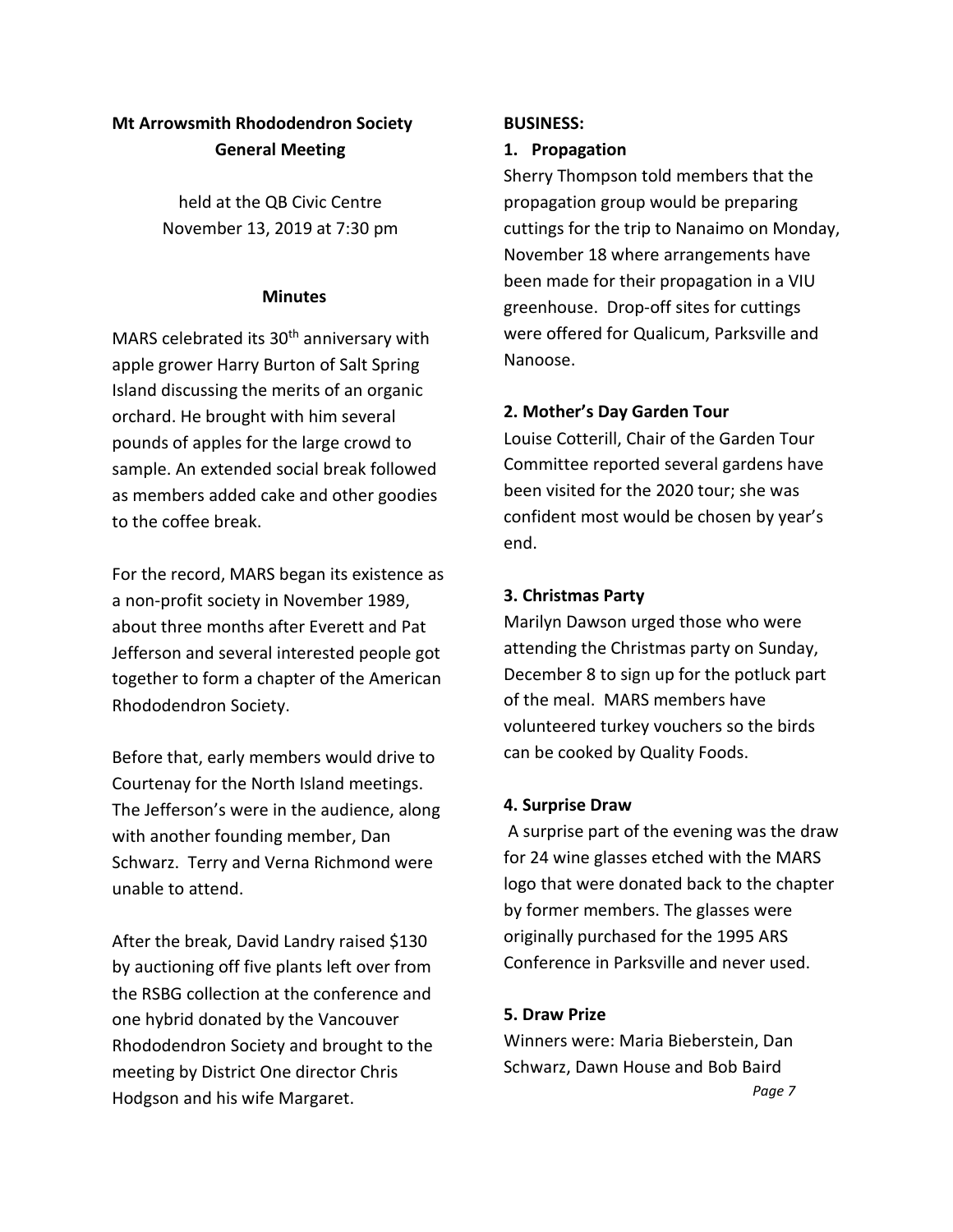

### **Hosted by ARS District 4 at the Heathman Lodge, Vancouver, WA**.

#### **20/20 Vision international speakers to include:**

- Kenneth Cox from Glendoick in Scotland
- Lionel de Rothschild from Exbury in England
- Jens Nielsen, plant explorer from Denmark
- Steve Krebs and Juliana Medeiros from the Holden Arboretum
- Steve Hootman from the Rhododendron Species Botanical Garden
- Valerie Soza from the University of Washington
- and more.

#### **Garden tours to include:**

- Crystal Springs Botanical Garden
- Cecil & Molly Smith Garden
- Portland Japanese Garden
- Lan Su Chinese Garden
- Iseli Nursery
- Woodburn Nursery
- The Stewart Garden (formerly Dover Nursery)
- Sebright Gardens

Additional features: plant sale, photo exhibit & contest, poster session, special clinics,

*Around the Sound* pre-tour, *Willamette Valley and Oregon Coast Excursion* post-tour.

Information at: [www.ars75.org](http://www.ars75.org/)

Registration opens December 2, 2019